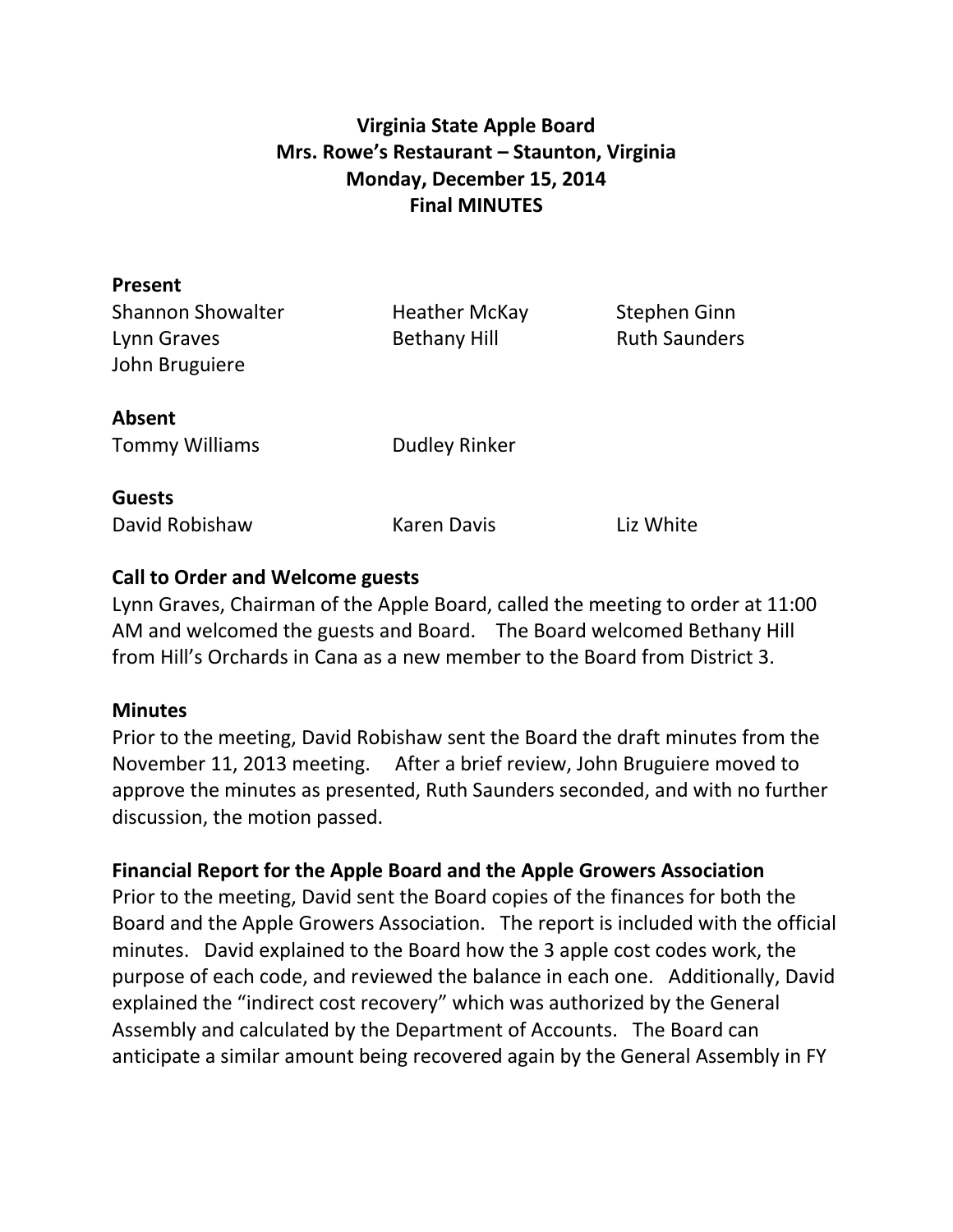2016. The Board is receiving the interest from the state for the unspent funds, which helps offset what was lost.

#### **Web Site**

David began the web site discussion with a brief review of what happened with the previous web site. The original apple web site had the web address of [www.virginiaapples.org](http://www.virginiaapples.org/) and unfortunately that domain registration expired the industry did not renew it since the new address was [www.virginiaapples.net](http://www.virginiaapples.net/)  David will investigate how the industry can acquire the old domain name and link the two addresses. The industry also needs someone to maintain the site and keep up with the information. The industry received a proposal from Tootie Rinker to pick back up on maintaining the site, keeping the site updated and current, and also updating the Facebook page

[\(https://www.facebook.com/pages/Virginia-Apple-Growers-](https://www.facebook.com/pages/Virginia-Apple-Growers-Association/408605615842611)

[Association/408605615842611\)](https://www.facebook.com/pages/Virginia-Apple-Growers-Association/408605615842611) to help promote the industry. After a lengthy discussion, John Bruguiere moved to hire Tootie Rinker to maintain the web site and develop the Facebook page until the end of the fiscal year. David will work with Lynn Graves to finalize the contract details with Tootie with an emphasis on work in the spring time to make sure the web site is ready for the fall apple festival season. Stephen Ginn seconded the motion, and with no further discussion, the motion passed.

## **U. S. Apple Export Council**

Virginia is a member of the US Apple Export Council, which is a group of apple producing states, excluding Washington State, that work together to educate consumers in other countries about member state's apples and assist in the export of apples. Virginia exports approximately 15% to 20% of the total apple harvest and benefits from having representation in their target countries. For the 2014-2015 season, the dues for Virginia are \$11,289.21, the same as last year. John Bruguiere moved to fund the U.S. Apple Export Council for this year, Ruth Saunders seconded, and with no further discussion, the motion passed.

## **Agriculture in the Classroom**

Karen Davis, the head of the *Virginia Foundation for Agriculture in the Classroom*, (AITC) made a presentation to the Board on the work the Foundation does to help promote agriculture to Virginia students. All the material presented is included with the official minutes. One of the featured activities of Agriculture in the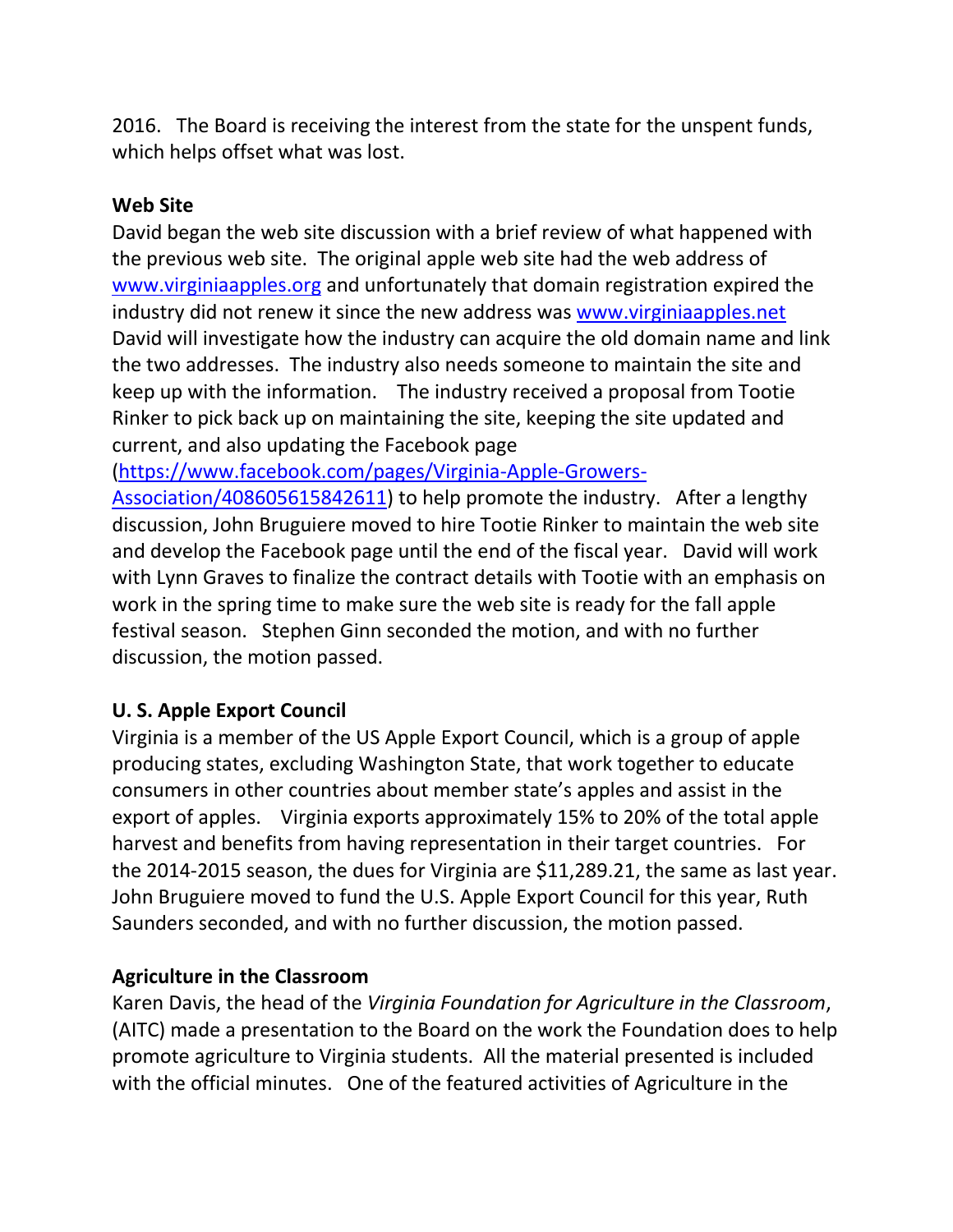Classroom is Agriculture Literacy Week, where farmers and industry personnel go into schools and read to the students. This is a very popular event and conveys a very positive message to students about the importance of agriculture. After the presentation, the Board discussed ways to support this effort. Ruth Saunders moved to provide a \$2,500 donation to AITC to be used to provide apple education resources to help teachers educate students about apples. Stephen Ginn seconded the motion, and with no further discussion, the motion passed.

#### **Distribution of the 2014 Apple Crop**

Each year, the Board must decide how to allocate the money collected by the Virginia Department of Taxation from the apple assessment. The Board has some funding left in cost code 646 from the previous year and is anticipating collecting approximately the same amount this year as last. Based on that, John Bruguiere moved to allocate the money as presented below. Ruth Saunders seconded the motion, and with no further discussion, the motion passed.

During the month of June, 2015 (before the end of the fiscal year), the Virginia Department of Agriculture will process and distribute money in cost code 646 to the following entities:

| <b>U.S. Apple Association</b>          | <b>20%</b> |
|----------------------------------------|------------|
| Virginia State Horticultural Society   | 20%        |
| Virginia Agricultural Resource Program | <b>20%</b> |
| <b>Administration Fund</b>             | 10%        |
| Reserve Fund                           | 10%        |

The remaining 20% will remain unallocated and stay in cost code 646 for distribution the following year.

#### **Public Discussion**

Liz White, Executive Director of the Virginia State Horticultural Society, invited everyone to attend the Mid Atlantic Fruit and Vegetable Conference (MAFVC) in January 2015 in Hershey, PA. This conference takes the place of the Virginia Horticultural Conference. The Horticultural Society will hold its annual meeting during the MAFVC and everyone is welcome to attend.